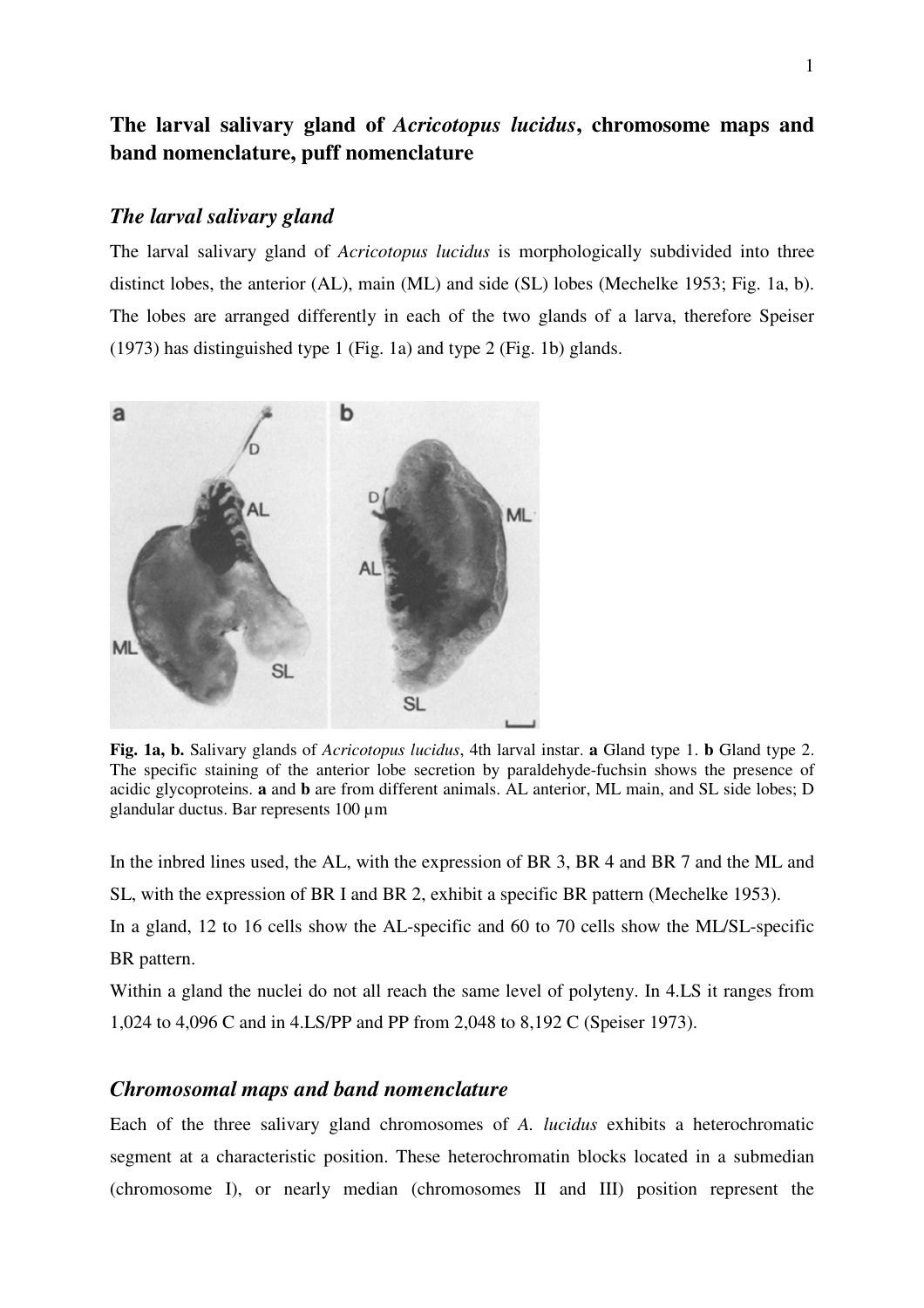centromeric regions and so each chromosome can be subdivided into a shorter left-hand and a longer right-hand arm (Mechelke 1953; Staiber and Behnke 1985; Table 1).

|                                                                                                                                             |                |                | П              |          |                 | Ш             |                 |                | Chromosome           |
|---------------------------------------------------------------------------------------------------------------------------------------------|----------------|----------------|----------------|----------|-----------------|---------------|-----------------|----------------|----------------------|
|                                                                                                                                             | C<br>I/1       | I/2            | II/3           | C        | II/4            | III/5         | C<br>$+5A3/5A5$ | III/6          | set                  |
| Length of the unstretched chromo-<br>some arms and the centromeric<br>regions at 2,048-4,096 C ( $\mu$ m)<br>(Speiser 1972 and own results) | 62<br>5<br>186 | 119            | 93             | 5<br>215 | 117             | 93            | $\tau$<br>205   | 105            | 589<br>17<br>606     |
| Length of the stretched chromo-<br>some arms and the centromeric<br>regions in Plate I $(\mu m)$                                            | 114<br>5       | 219            | 171            | 5        | 215             | 171           | 7               | 193            | 1,083<br>17<br>1,100 |
| Number of bands                                                                                                                             | 224            | 420            | 345            |          | 459             | 363           |                 | 405            | 2,216                |
| Number of sections                                                                                                                          | 5<br>$(1A-1E)$ | 9<br>$(2A-2I)$ | 7<br>$(3A-3G)$ |          | 10<br>$(4A-4J)$ | 8<br>$(5-5H)$ |                 | 9<br>$(6A-6I)$ | 48                   |
| Active loci identified through<br>band decondensation                                                                                       | 30             | 56             | 52             |          | 65              | 51            |                 | 51             | 305                  |

**Table 1.** Parameters of the chromosome map 1

The centromeric blocks, which are easy to recognize, provide clear reference points for chromosome mapping. The following nomenclature has been established for the salivary gland chromosomes of *A. lucidus* :

- 1.The chromosome arms IL/IR, IIL/IIR, IIIL/IIIR are numbered 1 to 6, so that left-hand arms receive odd, and right-hand arms even, numbers  $(IL = 1, IR = 2$  and so on).
- 2. Starting from the centromere, each arm is subdivided into sections of 50 bands. The sections are marked alphabetically with capital letters.
- 3. Within each of these sections the bands are numbered consecutively, in the distal direction, from 1 to 99 in *odd numbers*, *even numbers* are assigned to the *interbands*. With this system each band and interband can be precisely and individually designated by a specific sequence of number, capital letter, number (for example 1B29, 4E55 or 2A94, 6F8). It is not possible to tell with certainty the number of bands composing the compact centromeric regions. The centre of the centromeric blocks is designated AO. The outer bands of the centromeres are designated 1A1, 2AI, 3A1 etc..

The results of the mapping are presented in map 1 and map 2. The drawings of the chromosome arms are based on the lengths summarized in Table 1. All three chromosomes, at a polyteny level of 2,048-4,096 C, have a length of 606 µm, unextended. In Plate I the arms (not the centromeres) are drawn extended and here the total length of the chromosome set is 1,100 µm. The total number of bands registered in the chromosome complement is 2,216 (Table 1).